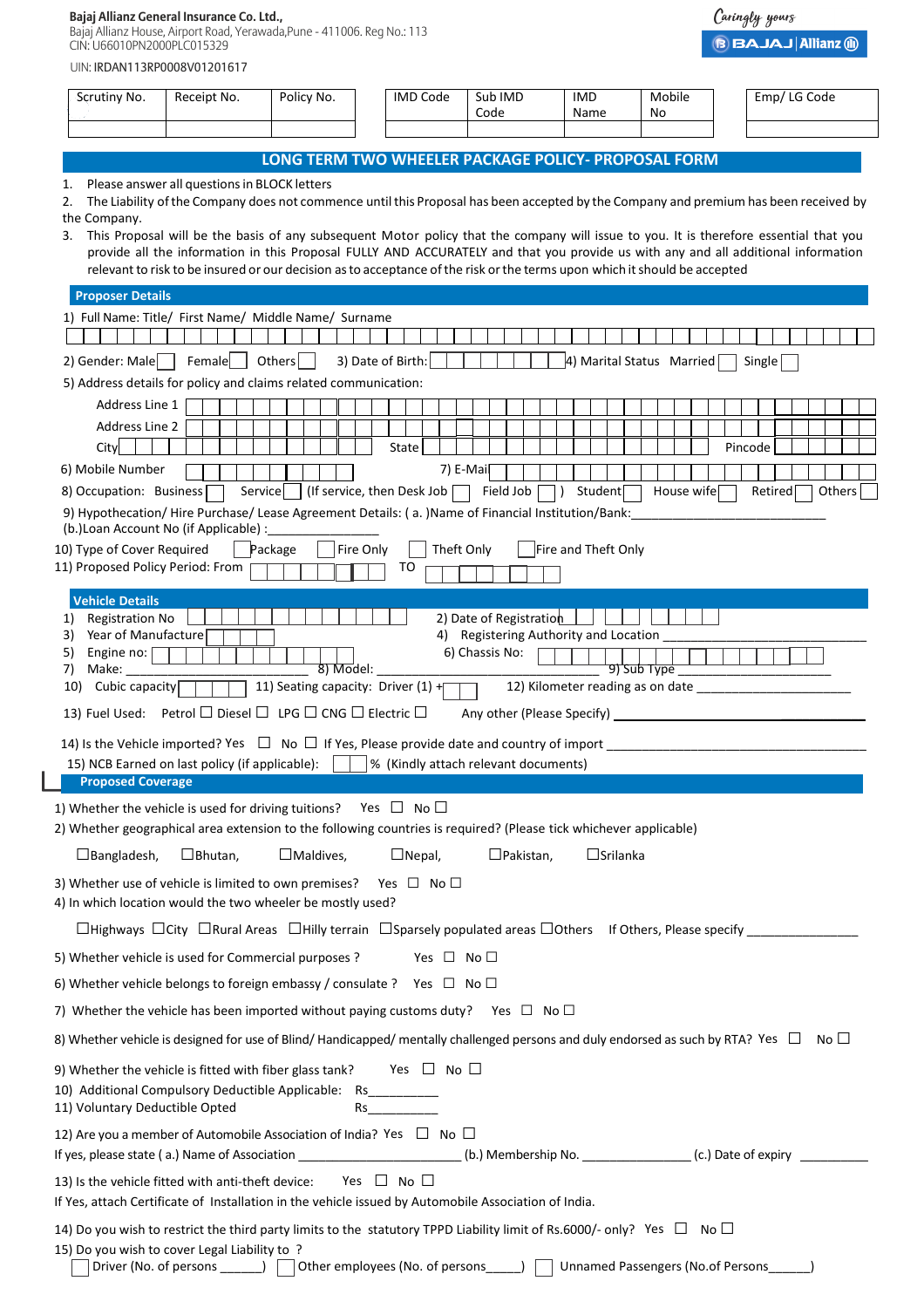Caringly yours **BAJAJ Allian** 

| BBAJAJ Allianz (<br>16) Nominee Details for Owner Driver: |                 |     |                                  |  |  |  |  |  |  |
|-----------------------------------------------------------|-----------------|-----|----------------------------------|--|--|--|--|--|--|
|                                                           | Name of Nominee | Age | <b>Relationship with Insured</b> |  |  |  |  |  |  |
|                                                           |                 |     |                                  |  |  |  |  |  |  |
|                                                           |                 |     |                                  |  |  |  |  |  |  |

17) Do you wish to opt for Personal Accident cover for named persons? Yes  $\Box$  No  $\Box$ If yes, give name and nominee details. The maximum Sum Insured available per person Rs. 1 Lakh

| Name of Insured | Name of Nominee | Nominee Age | Relationship of Nominee with Insured |
|-----------------|-----------------|-------------|--------------------------------------|
|                 |                 |             |                                      |
|                 |                 |             |                                      |

18) Do you wish to include P.A. Cover for unnamed person /hirer/pillion passengers(two wheelers) ? Yes  $\Box$  No  $\Box$ 

If Yes, give number of persons?

19) Add Cover(s) Opted

20) Details of Add On Cover(s) Opted

21) Documents attached:

| □Cover Note                      | $\Box$ Renewal Notice                             | $\Box$ Policy Copy |               | $\Box$ Inspection Report                                         | $\Box$ Registration Certificate | $\Box$ Declaration          |        |
|----------------------------------|---------------------------------------------------|--------------------|---------------|------------------------------------------------------------------|---------------------------------|-----------------------------|--------|
| <b>Premium Calculation Table</b> |                                                   |                    |               |                                                                  |                                 |                             |        |
|                                  | (A) Insured Declared Value (IDV) of the vehicle   |                    |               | (D) Value of Non-Electrical Accessories fitted to the<br>vehicle |                                 |                             |        |
| (B) Value of CNG/LPG kit         |                                                   |                    |               | E) Side Car (two wheeler)                                        |                                 |                             |        |
| vehicle                          | (C) Value of Electrical accessories fitted to the |                    |               |                                                                  |                                 |                             |        |
|                                  |                                                   |                    |               |                                                                  |                                 | TOTAL IDV in Rs (A+B+C+D+E) |        |
| <b>Own Damage</b>                |                                                   |                    | <b>Amount</b> | Liability                                                        |                                 |                             | Amount |
| Own Damage @                     | %                                                 |                    |               | <b>Basic TP Cover</b>                                            |                                 |                             |        |
| CNG/LPG                          |                                                   |                    |               | (-) TPPD Restriction (Statutory limit of Rs. 6000)               |                                 |                             |        |
|                                  | Electrical/Non-Electrical Accessories             |                    |               | CNG/LPG                                                          |                                 |                             |        |
| (-) NCB <i>@</i>                 | %                                                 |                    |               | PA for Owner-Driver                                              |                                 |                             |        |
| (-) Voluntary Excess of Rs.      |                                                   |                    |               | <b>PA for Passengers</b>                                         |                                 |                             |        |
| (-) Commercial Discount @_       | %                                                 |                    |               | Sum Insured per person (Rs.)                                     |                                 |                             |        |
| Add-on Package Opted:            |                                                   |                    |               | Number of persons                                                |                                 |                             |        |
| Package Name:                    |                                                   |                    |               | Legal Liability to Paid Driver                                   |                                 |                             |        |
| Other Details (if any)           |                                                   |                    |               | Legal Liability to other employees                               |                                 |                             |        |
|                                  |                                                   |                    |               | Number of employees                                              |                                 |                             |        |
|                                  |                                                   | <b>TOTAL</b>       |               |                                                                  |                                 | <b>TOTAL</b>                |        |
|                                  | Net Premium (Own Damage + Liability)              |                    |               |                                                                  |                                 |                             |        |
| Service tax @                    | %                                                 |                    |               |                                                                  |                                 |                             |        |
| <b>Gross Premium</b>             |                                                   |                    |               |                                                                  |                                 |                             |        |

Note: *The Insured's Declared Value (IDV) of the vehicle will be deemed to be the 'SUM INSURED' for the purpose of this tariff and it will be fixed at the commencement of each policy period for each insured vehicle. The IDV of the vehicle is to be fixed on the basis of manufacturers' listed selling price of the*  brand and model as the vehicle proposed for insurance at the commencement of insurance /renewal, and adjusted for depreciation (as per schedule *specified below). The IDV of the side car(s) and / or accessories, if any, fitted to the vehicle but not included in the manufacturer's listed selling price of the vehicle is / are also likewise to be fixed.* 

*The schedule of age-wise depreciation as shown below is applicable for the purpose of Total Loss/ Constructive Total Loss (TL/ CTL) claims only. A vehicle will be considered to be a CTL where the aggregate cost of retrieval and / or repair of the vehicle subject to terms and conditions of the policy exceeds 75% of the IDV.* 

*SCHEDULE OF DEPRECIATION FOR ARRIVING AT IDV* 

| AGE OF THE VEHICLE                          | % OF DEPRECIATION FOR FIXING |
|---------------------------------------------|------------------------------|
|                                             | IDV                          |
| Not exceeding 6 months                      | 5%                           |
| Exceeding 6 months but not exceeding 1 year | 15%                          |
| Exceeding 1 year but not exceeding 2 years  | 20%                          |
| Exceeding 2 years but not exceeding 3 years | 30%                          |
| Exceeding 3 years but not exceeding 4 years | 40%                          |
| Exceeding 4 years but not exceeding 5 years | 50%                          |

*Note. IDV of obsolete models of vehicles (ie. Models which the manufacturers have discontinued to manufacture) and vehicles beyond 5 years of age will be determined on the basis of an understanding between the insurer and the insured.*

**Past Insurance Details** 

| 1) Date of Purchase of the vehicle by the Proposer                                                                   |                                                                    |                                   |  |  |  |  |  |  |  |  |  |
|----------------------------------------------------------------------------------------------------------------------|--------------------------------------------------------------------|-----------------------------------|--|--|--|--|--|--|--|--|--|
| 2) Whether the vehicle was New or Second Hand at the time of Purchase<br>3) Will the vehicle be used exclusively for |                                                                    |                                   |  |  |  |  |  |  |  |  |  |
| A. Private, social, domestic, pleasure & professional purposes<br>No <sub>1</sub><br>Yes.<br>$\perp$                 |                                                                    |                                   |  |  |  |  |  |  |  |  |  |
| B. Carriage of goods other than samples or personal luggage                                                          |                                                                    | No <sub>1</sub><br>Yes            |  |  |  |  |  |  |  |  |  |
| 4) Is the vehicle in good condition? Yes $\Box$ No $\Box$                                                            |                                                                    | If "No", please give full details |  |  |  |  |  |  |  |  |  |
| 5) Name and address of the previous insurer                                                                          |                                                                    |                                   |  |  |  |  |  |  |  |  |  |
|                                                                                                                      | 7) Period of Insurance from /<br>6) Previous Policy Number<br>/ to |                                   |  |  |  |  |  |  |  |  |  |
| 8) Claims lodged during the preceding 3 years                                                                        |                                                                    |                                   |  |  |  |  |  |  |  |  |  |
| Year                                                                                                                 |                                                                    | Claim Amount                      |  |  |  |  |  |  |  |  |  |